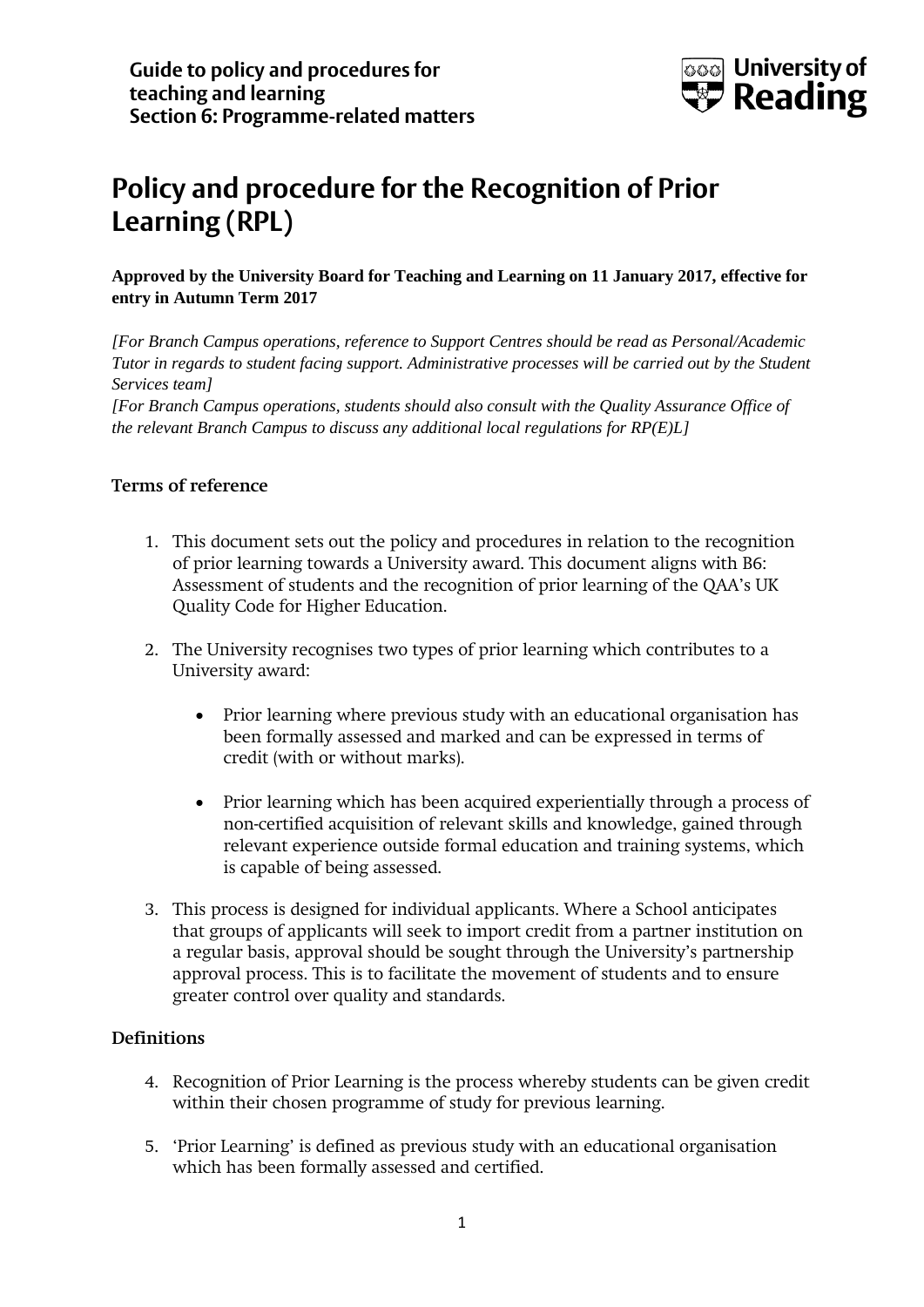6. 'Prior Experiential Learning' is defined as non-certified acquisition of relevant skills and knowledge gained through relevant experience, which is capable of being assessed.

# **Policy principles**

- 7. It is at the discretion of the University whether an applicant may import credit. Appropriate reference to the option to import credit should be included in prospectuses.
- 8. Normally, the following limit shall apply to the amount of credit that can be imported:
	- For undergraduate and integrated Masters programmes, a maximum of two thirds of the total credits for the relevant award, subject to an upper limit of 240 credits. [See paragraph 46 for a more stringent limitation in respect of Prior Experiential Learning.]
	- For postgraduate taught programmes, a maximum of one third of the total credits for the relevant award, subject to an upper limit of 60 credits. [See paragraph 46 for a more stringent limitation in respect of Prior Experiential Learning.]
	- For all taught programmes, a minimum of 10 credits may be imported.

These maximum limits will also apply in the case of lesser awards. See paragraph 18 for Postgraduate Research programmes.

- 9. Normally, any learning or assessment must have been completed in the five years prior to entry in order to be eligible for Recognition of Prior Learning (RPL).
- 10. Certificated credit obtained from another institution can be recognised in two different ways:
	- Transfer of credit and marks in substitution for specific modules within a programme
	- Credit transfer without marks in individual modules, which is normally permissible only in respect of Part 1 of undergraduate programmes. It is not normally permissible where the module contributes to the classification of a qualification.
- 11. Credit achieved and used as part of another award should not normally be used for RPL towards a University of Reading award, unless:
	- (a) for undergraduate programmes, the prior award is at a lower level than the University of Reading award (for example, credit from a Certificate of Higher Education can be transferred to a Bachelor's degree, whereas credit from an awarded Bachelor's degree cannot be transferred to the award of a Bachelor's degree);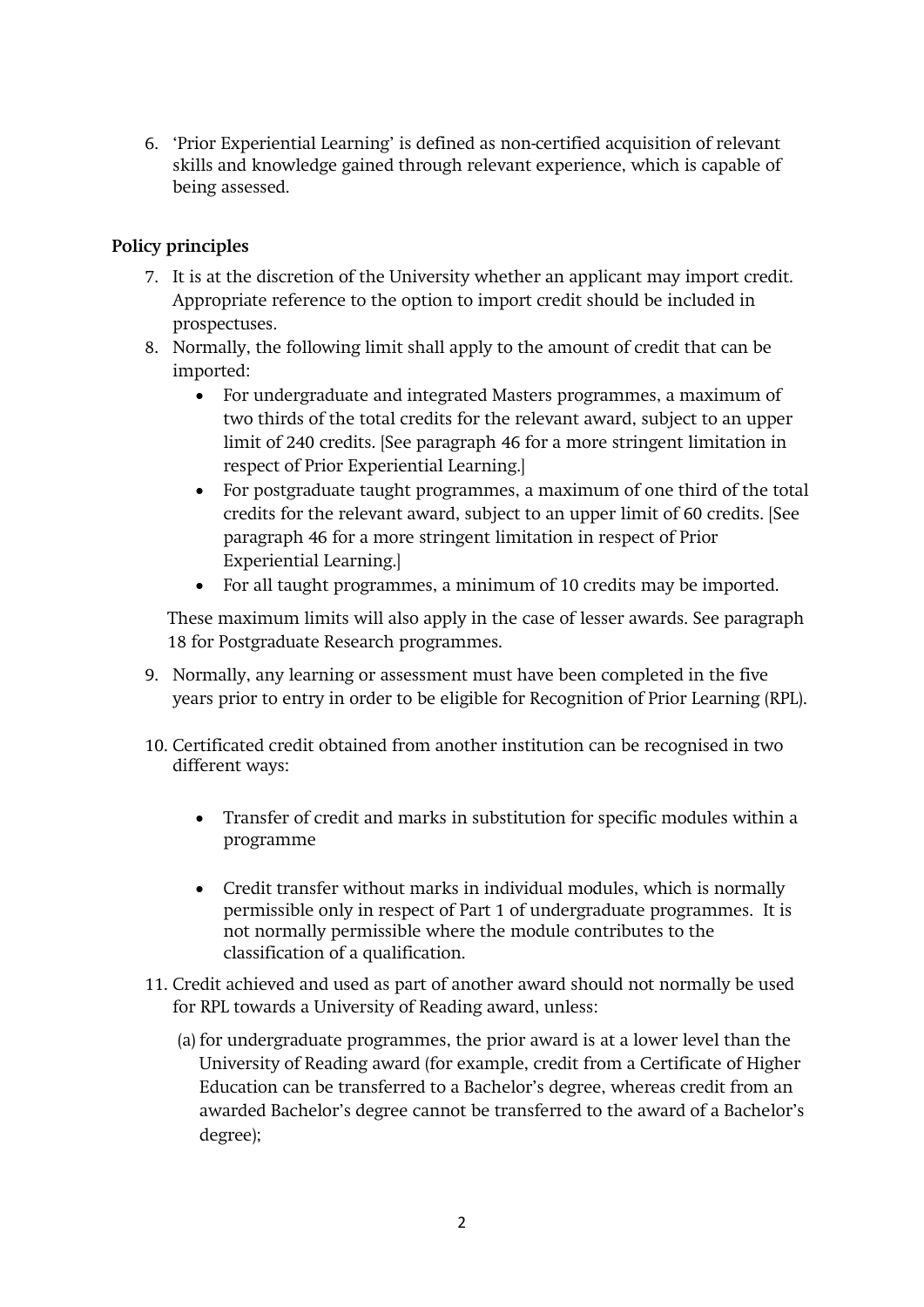- (b)for postgraduate taught programmes, the prior award is a Level 7 award with a lower credit volume (for example, credit from a Postgraduate Certificate can be transferred to a Master's degree, whereas credit from an awarded Master's degree cannot be transferred to the award of a Master's degree) .
- 12. Credit transferred into a taught programme must be at the same level as the University of Reading programme or Part of a programme (for example, Level 6 credit may not be used for a Level 7 programme).
- 13. Where credit contributing to another award is recognised for a University of Reading award, this will be indicated on the Diploma Supplement. Graduates should be careful to ensure that they make clear that credit from the previous award is subsumed within the University of Reading award. The University does not have the power to rescind awards from other universities and does not rescind its own awards where credit for a previous award is recognised within a later award.
- 14. RPL should neither advantage nor disadvantage a student over other students on a programme.
- 15. Students entering with RPL of some modules are still allowed to receive teaching amounting to 120 or 180 credits for an undergraduate or taught postgraduate year respectively. In this case they will pay the full fee. If a student enters with RPL and also takes modules amounting to 120 or 180 credits (for undergraduate and postgraduate respectively), there must be a clear agreement in writing which specifies the modules which will be included in the calculation of progression and/or classification and those which are not contributing to progression and/or classification. In these circumstances, modules which are taken, but are specified as not contributing to classification and/or progression due to credits imported through RPL, will be recorded on the Annex to the student's Diploma Supplement.
- 16. RPL cannot be used as an extenuating circumstance for underachievement in subsequent assessments.
- 17. In order for PL to be recognised, the following criteria must be met:
	- The credit maps sufficiently to the curriculum of the programme

And

• An applicant's performance in credit offered for transfer or in assessment of prior experiential learning is sufficient

## **Postgraduate research**

- 18. In respect of postgraduate research programmes, maximum exemption of registration will normally be
	- one year for full-time study and two years for part-time study.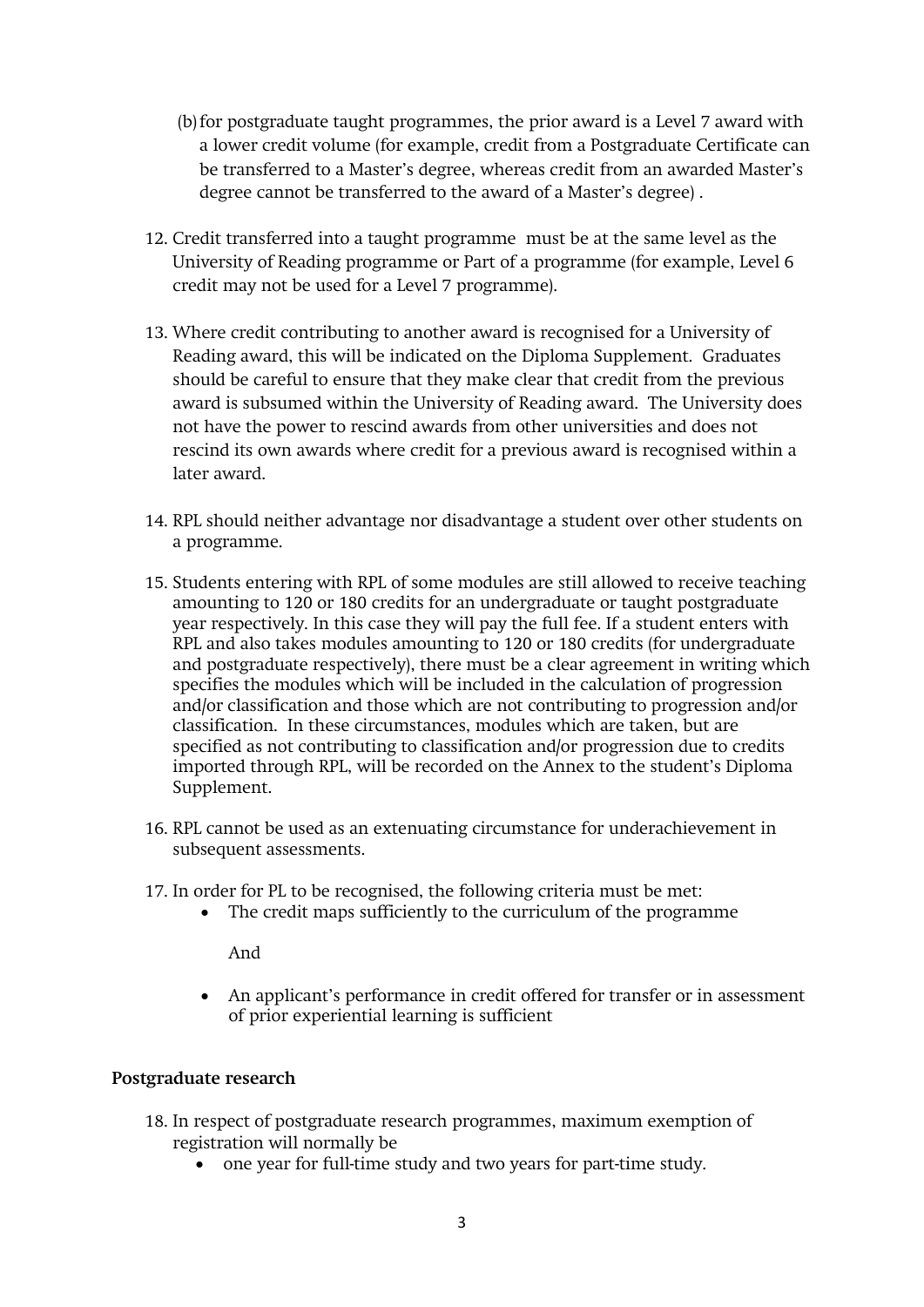This exemption may apply to either registration or taught elements of a postgraduate research programme. Any exemptions shall be at the discretion of the School and the Dean of Postgraduate Research Studies. Where a postgraduate research applicant wishes to seek exemption, applicants should liaise with their School Head of Postgraduate Research and final approval should be sought from the Dean of Postgraduate Research Studies.

## **Credit transfer: application and curriculum mapping**

- 19. Applicants should apply for RPL as early as possible during the application process to the University. Normally applicants must have had RPL approved before the relevant module they wish to transfer credit against commences. Where credit transfer is a condition of admittance to the University, approval must be confirmed prior to a formal unconditional offer letter being issued. If applicants are unsure whether they will qualify for RPL they should contact Admissions for informal advice. The RPL application process is outlined in Appendix 1.
- 20. Where an applicant wishes to request credit transfer, they should complete the appropriate RPL form [\(Annex 1\)](http://www.reading.ac.uk/nmsruntime/saveasdialog.aspx?lID=125097&sID=87193) and submit it to the Admissions Office. This form will be passed on to the Programme Director for a decision. All enquiries should be directed to Admissions in the first instance.
- 21. Exceptionally, a currently registered student may wish to request that credit be transferred into their programme. In this case, the student should complete the appropriate RPL form and submit it to a Support Centre/Henley School Office. This form will be passed on to the Programme Director for curriculum mapping. This process must be completed by the end of week 4 and the student must continue to take the full 120 credits or 180 credits (for undergraduate and postgraduate respectively) for that year until the request has been approved.
- 22. The application should provide as much detail as possible about the credit which they wish to import (normally a module description, including learning outcomes and credit weighting) and specify which modules (and their credit size) the applicant wishes to be replaced by transferred credit. In all cases authenticated evidence (scanned copies of the original) should be submitted.
- 23. Initial consideration of an application should be made by the Programme Director who should take one of the following actions:
	- Ask the applicant for more details where there is a lack of information in the application
	- Proceed with Curriculum Mapping where an application meets the criteria in paragraph 16

• Recommend rejection to the SDTL based on the criteria in paragraph 16 Where the SDTL is also the relevant Programme Director, they should delegate the Programme Director role to an appropriate member of staff.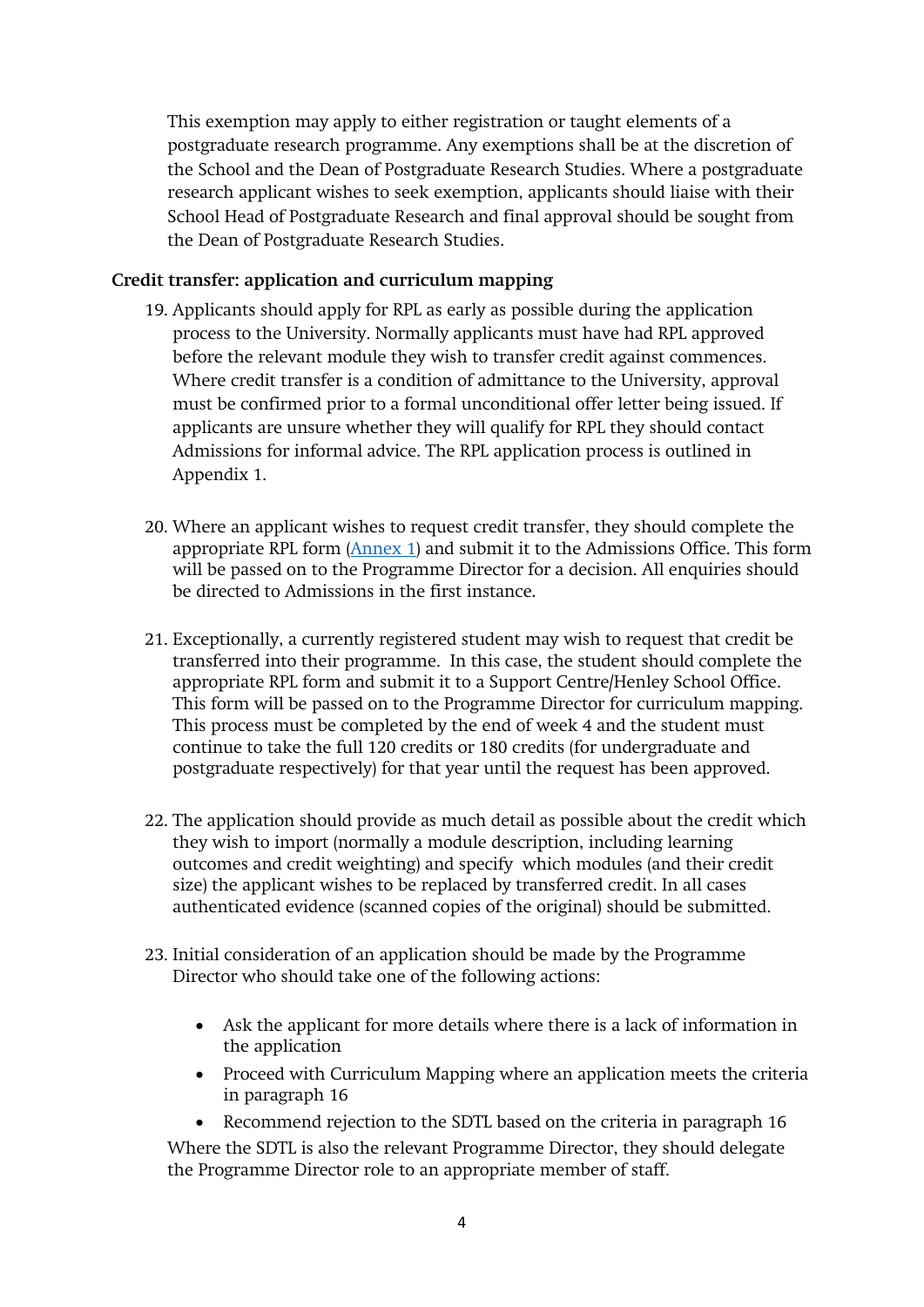- 24. If the application proceeds, staff in the School, normally the Programme Director, will conduct a curriculum mapping exercise for the imported credit and add their comments to the form.
- 25. Curriculum mapping should include consideration of:
	- Learning Outcomes achieved through the completion of the credit
	- How well the learning maps onto:
		- i. Specific UoR modules
		- ii. Part and Programme Learning Outcomes
	- Level of the learning in relation to the [University credit and qualifications](http://www.reading.ac.uk/nmsruntime/saveasdialog.aspx?lID=41090&sID=87193)  [framework](http://www.reading.ac.uk/nmsruntime/saveasdialog.aspx?lID=41090&sID=87193) and how this maps to the relevant Programme
	- Credit weighting and how this maps to the relevant Programme
	- Any requirements of Professional, statutory and regulatory bodies (PSRBs)
- 26. Where credit is being transferred in respect of 120 credits of Part 1, a single 120 credit University of Reading module for the transferred credit assigned to the student with an appropriate mark. In all other cases, wherever possible, the University of Reading modules assigned to students for credit transfer should be mapped as closely as possible to individual modules with a corresponding credit weighting 'received' from an external institution (i.e. the consolidation of 'received' modules into one or more large 'composite' modules causes difficulty in the classification process and should therefore be avoided). This information would normally be provided by the applicant.
- 27. For the credit transfer from UK institutions, marks will not normally be amended.
- 28. On completion of the curriculum mapping exercise, the Programme Director who should take one of the following actions:
	- Recommend approval to the SDTL based on the criteria in paragraph 16
	- Recommend rejection to the SDTL on the ground that the credits proposed to be imported do not map sufficiently to the UoR curriculum (paragraph 16)
- 29. A signed copy of the form (regardless of the recommendation), signed by the Programme Director, should be submitted to the School Director of Teaching and Learning (SDTL) for consideration with reference to the criteria in paragraph 17.
- 30. Where the SDTL rejects the application, the SDTL should contact Admissions (for applicants) or the relevant Support Centre/Henley School Office (for current students) for decision to be communicated to the applicant.
- 31. Where the SDTL approves the recommendation, a signed copy of completed forms to the Senior Quality Support Officer (Programme Specifications and Programme Approval), who will confirm that the recommendation is consistent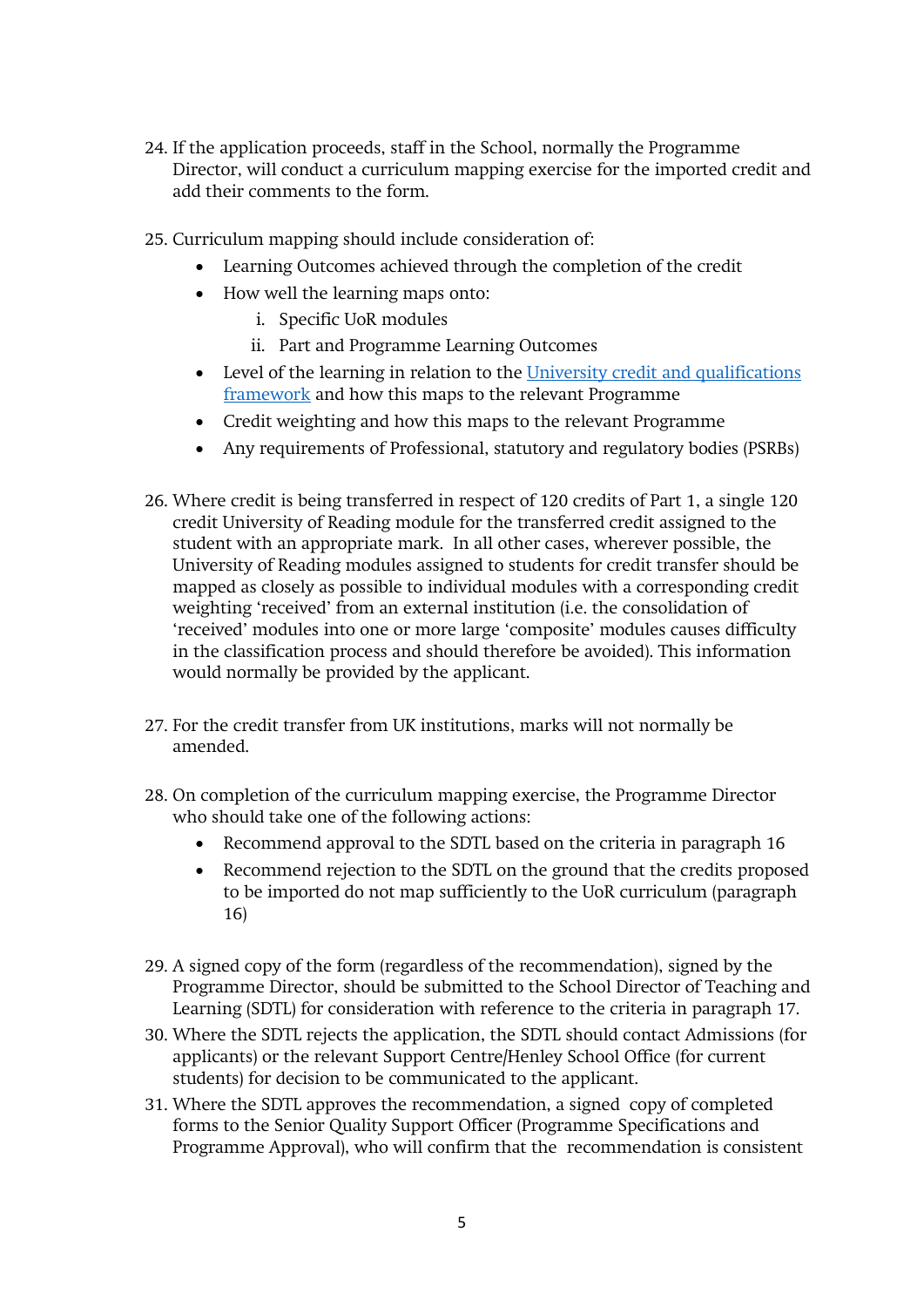with University policies and forward to the relevant Teaching and Learning Dean for final approval.

- 32. Where a decision to reject an application has been made by the Programme Director, SDTL or TLD, this should be communicated as follows:
	- For prospective students, to the Admissions Office who will in turn inform the student.
	- For current students, to the relevant Support Centre/Henley School Office who will in turn inform the student.

Alternatively, where it is felt that further work is required on the application that could lead to approval, the SDTL may send the application back to the Programme Director or the TLD may send the application back to the SDTL. Re-submission will follow the same process as initial submission.

33. For information on marks/credit equivalencies University staff or applicants should consult the Admissions Office. Where appropriate, the University will be guided, but not bound by the principles laid out in [The European Recognition](http://eurorecognition.eu/Manual/EAR%20HEI.pdf)  [Manual for Higher Education Institutions.](http://eurorecognition.eu/Manual/EAR%20HEI.pdf)

## **Prior Experiential Learning (PEL):** application and curriculum mapping

- 34. Where an applicant seeks to have prior experiential learning (PEL) recognised in the place of modules they should complete the relevant PEL form (*[Annex 2](http://www.reading.ac.uk/nmsruntime/saveasdialog.aspx?lID=127138&sID=87193)*) with as much detail as possible, and submit it to the Admissions Office. Admissions will the pass the application to the School Programme Director for scrutiny and approval through the process outlined in Annex 2.
- 35. Initial consideration of an application should be made by the Programme Director who should take one of the following actions:
	- Ask the applicant for more details where there is a lack of information in the application
	- Proceed with Curriculum Mapping where an application meets the criteria in paragraph 16
	- Recommend rejection to the SDTL based on the criteria in paragraph 16

Where the SDTL is also the relevant Programme Director, they should delegate the Programme Director role to an appropriate member of staff.

- 36. If the application proceeds and it is intended that PEL is used to assign credit within a programme, there must be one or more pre-existing or specially created modules within the programme to which credit for PEL can be assigned. Staff in the School, normally the Programme Director, will be responsible for assessing the ways in which the PEL equates to relevant modules or parts, taking into consideration:
	- Learning Outcomes achieved through the completion of the credit
	- How well the learning maps onto:
		- i. Specific UoR modules
		- ii. Part and Programme Learning Outcomes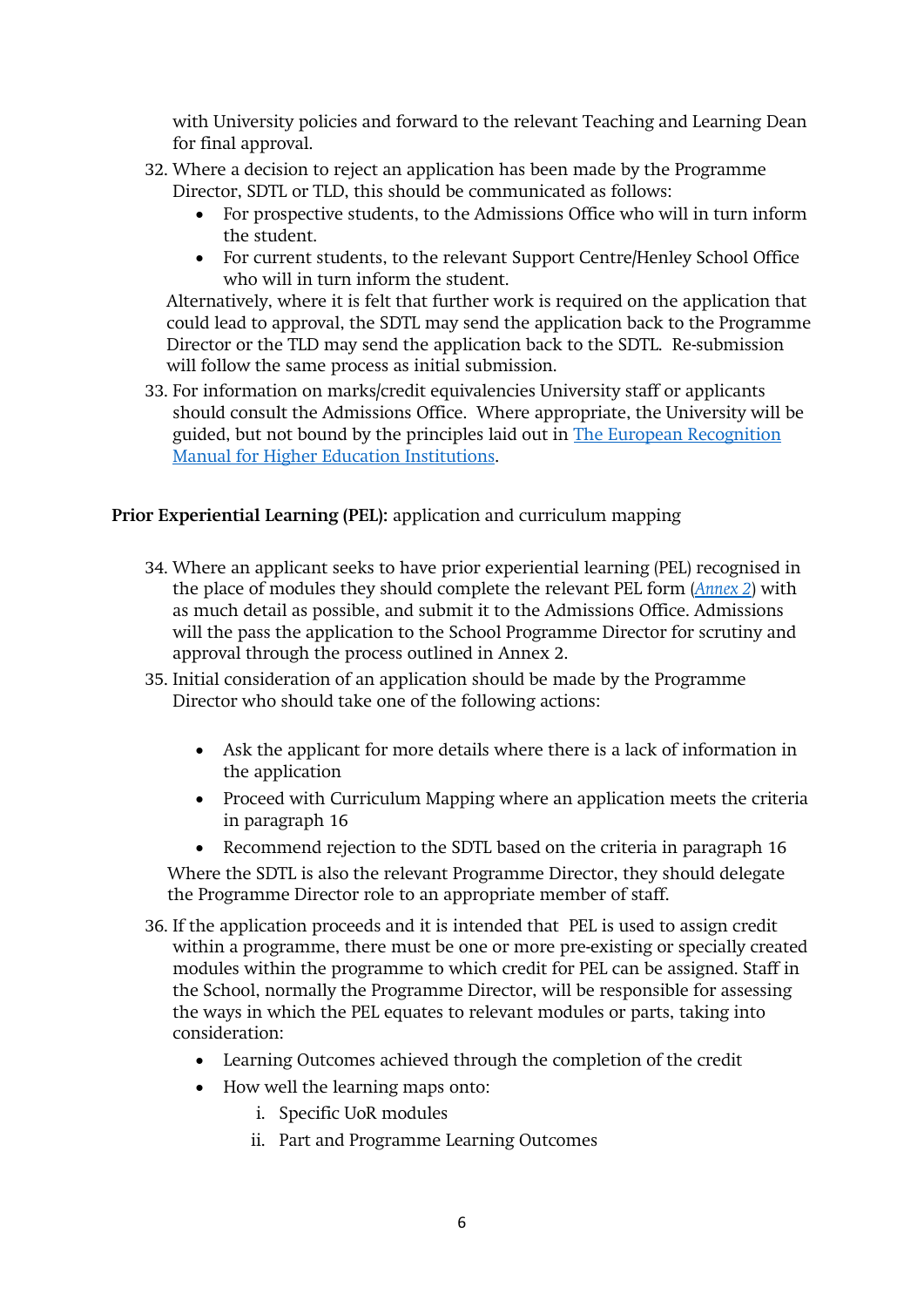- Level of the learning in relation to the University credit and qualifications [framework](http://www.reading.ac.uk/nmsruntime/saveasdialog.aspx?lID=41090&sID=87193) and how this maps to the relevant Programme
- Credit weighting and how this maps to the relevant Programme
- Any requirements of Professional, statutory and regulatory bodies (PSRBs)
- 37. The School must assure itself of an applicant's ability to meet the required Learning Outcomes. Schools are advised to choose or create an appropriate assessment linked to the module or programme learning outcomes to gauge the applicant's abilities. This assessment should be agreed with the relevant Teaching and Learning Dean in advance.
- 38. Assessment may include one or more of:
	- Submission of a portfolio of prior work
	- An Essay
	- A Reflective Account on why they believe their experiential learning should exclude them from taking modules or a whole part.
	- A Written Examination
	- Where the School chooses to set an assessment, it must be approved by the School Director of Teaching and Learning and the assessment criteria must be clearly communicated to the applicant with an appropriate deadline. This assessment is best discussed with the applicant in advance.
- 39. Any assessment should be assessed by two internal markers (one of whom should not be the Admissions Tutor). The normal rules and marking criteria regarding assessment and, where necessary, reassessment will apply.
	- Where an applicant passes the assigned assessment, this shall be indicated in the documentation which goes forward to the decision process.
	- Where an applicant fails the assigned assessment, applicants shall be provided with feedback on failed assessment and be provided with the opportunity for reassessment should an applicant fail at first attempt. Normal reassessment fees shall apply.
- 40. On completion of the assessment exercise, the Programme Director who should take one of the following actions:
	- Recommend approval to the SDTL based on the criteria in paragraph 16
	- Recommend rejection to the SDTL on the ground that the credits proposed to be imported do not map sufficiently to the UoR curriculum (paragraph 16)
- 41. A signed copy of the form (regardless of the recommendation), signed by the Programme Director, should be submitted to the School Director of Teaching and Learning (SDTL) for consideration with reference to the criteria in paragraph 17.
- 42. Where the SDTL rejects the application, the SDTL should contact Admissions (for applicants) or the relevant Support Centre/Henley School Office (for current students) for decision to be communicated to the applicant.
- 43. Where the SDTL approves the recommendation, a signed copy of completed forms to the Senior Quality Support Officer (Programme Specifications and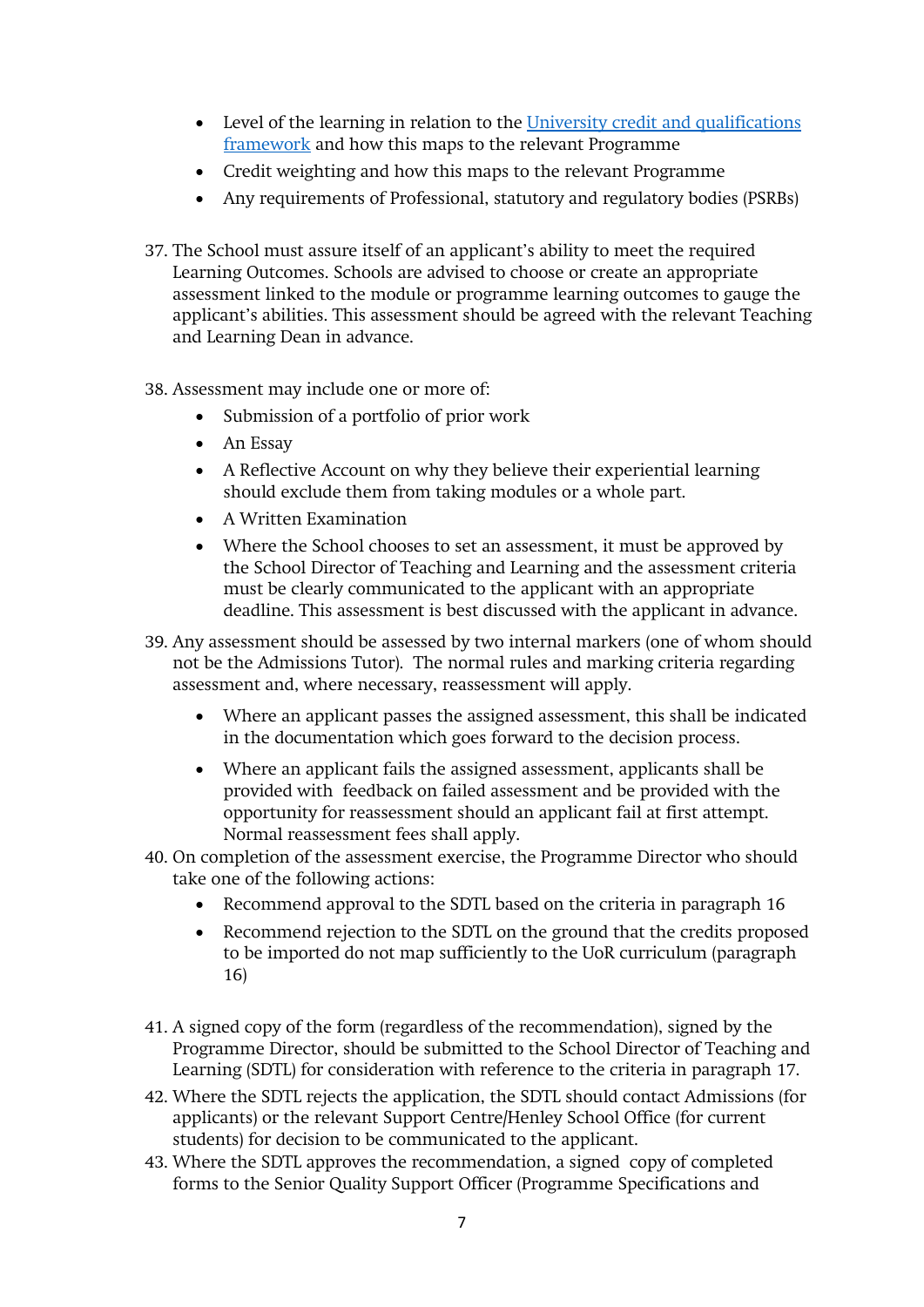Programme Approval), who will confirm that the recommendation is consistent with University policies and forward to the relevant Teaching and Learning Dean for final approval.

- 44. Where a decision to reject an application has been made by the Programme Director, SDTL or TLD, this should be communicated as follows:
	- For prospective students, to the Admissions Office who will in turn inform the student.
	- For current students, to the relevant Support Centre/Henley School Office who will in turn inform the student.

Alternatively, where it is felt that further work is required on the application that could lead to approval, the SDTL may send the application back to the Programme Director or the TLD may send the application back to the SDTL. Where additional work is undertaken, it is possible for an amended application to be resubmitted. Re-submission will follow the same process as initial submission.

- 45. Where an assessment of PEL is undertaken and an applicant successfully meets the criteria, a numerical mark will not be assigned to the module. The applicant will be assigned a pass grade for the module and the module will not be included in the calculation of progression or the degree classification.
- 46. PEL will normally be limited to a maximum of an upper limit of 120 credits for undergraduate programmes and an upper limit of 60 credits for postgraduate programmes.
- 47. It is recommended that an applicant is interviewed prior to being asked to produce assessed work. At this interview the applicant can be asked to consider their past learning and present learning needs in light of the learning outcomes of the programme they wish to study. Advice and guidance at this pre-entry stage is crucial and it is recommended that Schools are aware of this policy and assign an individual to offer advice and tutorial support throughout the process.

#### **Post-decision Process**

- 48. In the case of applicants, the decision will be forwarded to the Admissions Office who will notify the applicant. When the student's record is created, the Admissions Office will inform the Support Centre/Henley School Office who shall in turn liaise with the Examinations Office to update the student's records by entering the transferred credit and marks onto their electronic student record. Where an award has been imported (e.g. PGCert or CertHE), this should be indicated on the student's record with an associated mark. In the case of current students, the Support Centre/Henley School Office will notify the student and enter the transferred credit on the student's electronic record.
- 49. The data entered on RISIS will contribute to the Diploma Supplement, which will indicate any modules or awards, and any associated marks, that have been used in credit transfers. This includes lesser awards such as PGCerts and PGDips.
- 50. The External Examiner should be notified by the Programme Director where credit has been achieved through RPL.